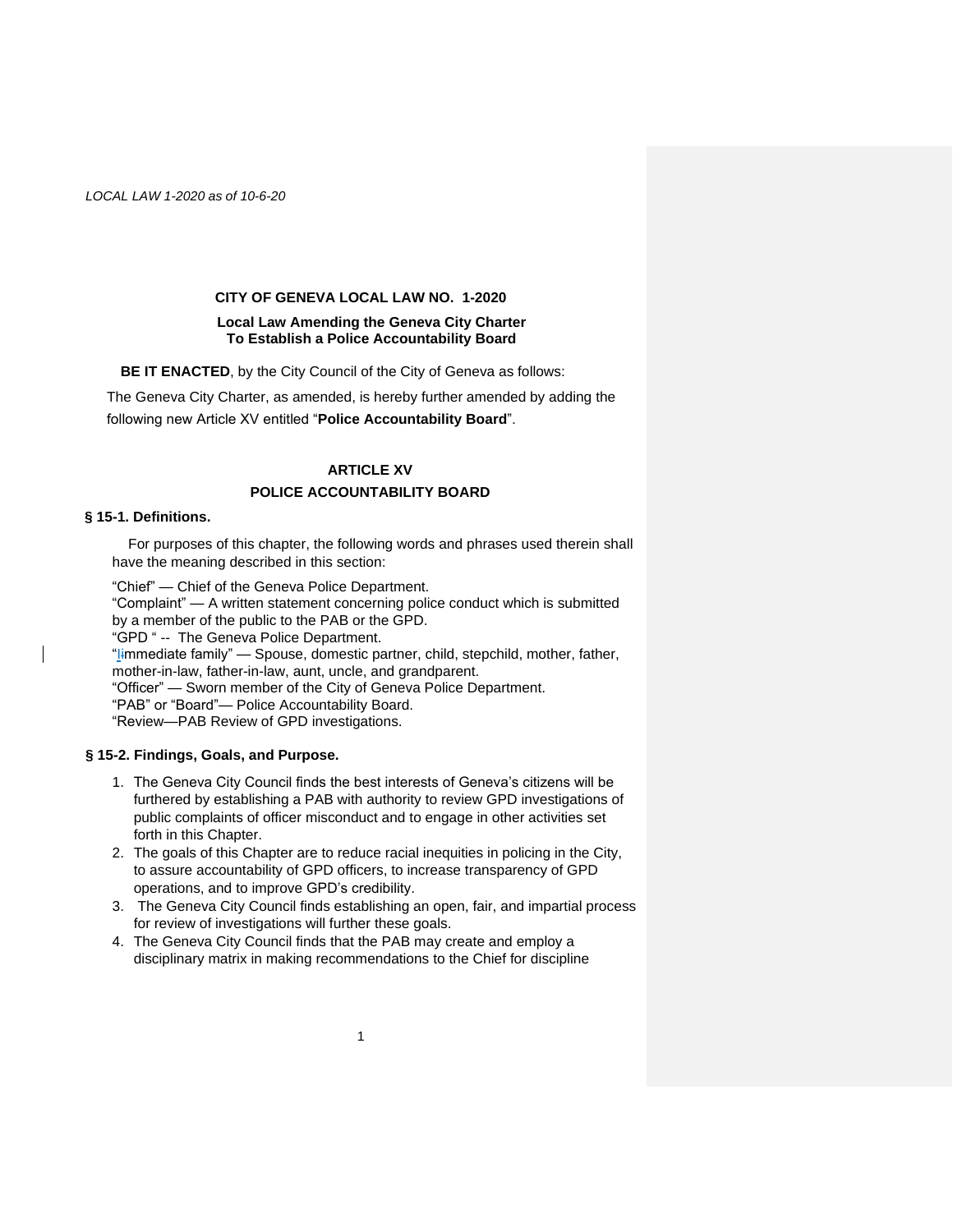subject to the applicable collective bargaining agreements and New York State Law.

- 5. The Geneva City Council finds that the PAB should have authority to assess GPD patterns, practices, policies, and procedures and make recommendations to improve its operations.
- 6. The establishment of a PAB in this Chapter notwithstanding, the sole authority to discipline Officers shall remain vested in the Chief or his or her delegates, under the supervision of the City Manager pursuant to City Charter section 9.2 or amendments thereto, the New York State Constitution, the New York State Civil Service Law, Section 891 of the Unconsolidated Laws of the State of New York and Collective Bargaining Agreements between the City and the officers.

# **§ 15-3. PAB Composition, Appointment, Removal and Vacancy.**

The PAB shall consist of nine (9) members appointed by City Council. Members of the Board shall serve terms of three (3) years except for the initial Board, which shall serve staggered terms, as set forth in subdivision 3 below.

# 1. **Qualifications**

- A. Members of the Board shall be residents of the City of Geneva for a minimum of twelve (12) months at the time of appointment to the Board.
- B. Membership of the Board shall **aspire to** reflect the City's diverse community, including, but not limited to: age, race, creed, color, national origin, gender, gender identity or expression, sexual orientation, disability, marital status and source of income.
- C. No more than one (1) member of T<sub>the Board</sub> shall endeave one (1) member at a time who is may be a former law enforcement employee with an agency other than the GPD or an immediate family member of a person formerly employed in non-GPD law enforcement.
- D. Board members shall not be current (or within the immediately preceding three (3) year period) City elected officials or immediate family of any incumbent elected official representing/serving any district or municipality in the State of New York. No practicing attorney or their immediate family who represents or has represented a plaintiff or defendant in a police misconduct lawsuit initiated against the GPD within the past ten (10) years shall be a member of the Board. Board members may not represent a complainant or a GPD Officer at Board hearings.

**Formatted:** Highlight

**Formatted:** Highlight

**Formatted:** Highlight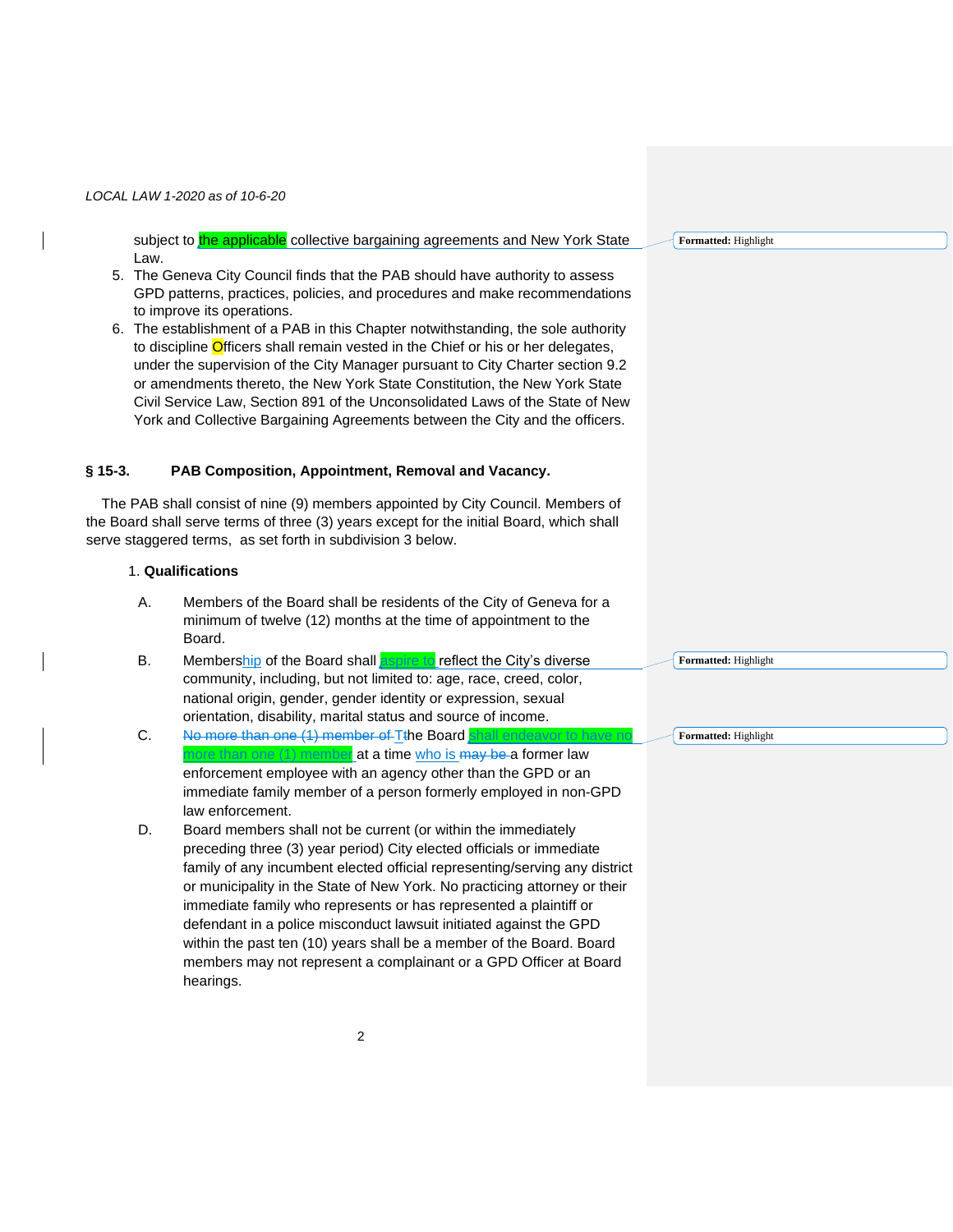- E. The City Council shall aspire to to appoint Board should endeavor to contain at least two (2) licensed mental health professionals, and at least one (1) duly licensed attorney in good standing, and one member of the clergy.
- F. Upon a PAB member moving out of the City, the City Clerk shall notify him/her that his/her seat on the PAB status as a Board member is vacant.
- G. The provisions of Article 2, Section 5 and Article 3, Section 30 of the Public Officers Law of the State of New York, regarding vacancies, shall apply to all members of the Board.

# 2. **Appointment Process**

**Council** 

A.

A. Appointments to the initial Board by the City Council shall be made within ninety (90) days from the effective date of this Local Law as follows:

- 1) One (1) member nominated by the Mayor. 2) Three (3) members; one (1) appointee from each of the three Supervisory Districts: District 1 (Wards 1 & 2); District 2 (Wards 3 & 4); District 3 (Wards 5 & 6).
- 3) Five (5) members from the community at large. Individuals and community groups, including the Geneva Community Compact, may submit proposed members for appointment.

B. The City Council retains full authority to appoint members of the Board. The City Council must consider, but is not required to appoint individuals

C. No individual shall be appointed to the Board without having submitted an application for appointment and having been interviewed by the City

| <b>Formatted:</b> Font: 12 pt                         |
|-------------------------------------------------------|
| <b>Formatted:</b> Indent: Left: 0", First line: 0.56" |
| <b>Formatted:</b> Font: 12 pt                         |
| <b>Formatted:</b> Highlight                           |

**Formatted:** Indent: Left: 1.3", No bullets or numbering **Formatted:** Font: 12 pt, Highlight **Formatted:** Font: 12 pt, Highlight **Formatted:** Font color: Black, Highlight

**Formatted:** List Paragraph, Indent: Left: 0", First line: 0.56", Add space between paragraphs of the same style

**Formatted:** Font: 12 pt, Highlight

#### **Formatted:** Font: 12 pt

**Formatted:** Font: 12 pt, Bold

1) The Mayor shall appoint one (1) member.

nominated by the Mayor or by individuals or community groups.

- 2) Council shall appoint three (3) members; one (1) appointee from each of the three Supervisory Districts: District 1 (Wards 1 & 2); District 2 (Wards 3 & 4); District 3 (Wards 5 & 6).
- 3) The Geneva Community Compact Committee will nominate ten (10) individuals from the community at large, two (2) for each of its five (5) Board seats, within sixty (60) days from the effective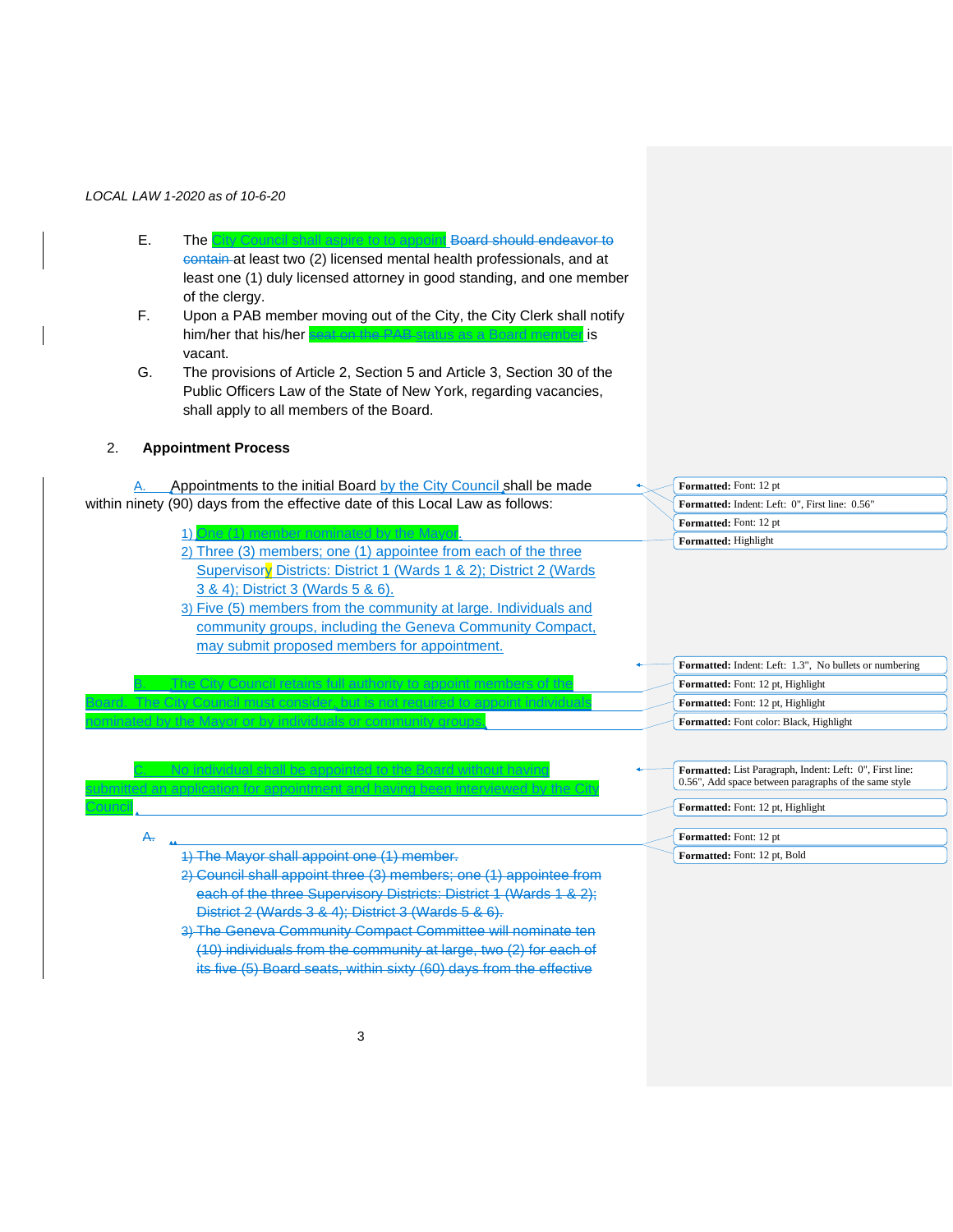date of this local law, from which Council shall confirm and appoint one (1) such individual for each of the five (5) memberseats at Council's discretion.

#### 3. **Terms**

- A. The first term of the initial Board commences when all nine (9) Board members are appointed and ends on December 31st of the following year.
- B. Except for the initial Board, members shall serve staggered three (3) year terms and may be reappointed for another three (3) year term, for a total of six (6) years, after which, the member shall not be reappointed for at least six three (63) years.

| C. | Except for the initial Board, each term shall commence on January<br>1st and end on December 31st. The members shall be appointed<br>by the City Counicl for terms of three (3) years, except the first nine<br>(9) members appointed shall be appointed for staggered terms Of                                   |
|----|-------------------------------------------------------------------------------------------------------------------------------------------------------------------------------------------------------------------------------------------------------------------------------------------------------------------|
|    | the first nine (9) members appointed: a) three (3) members shall be<br>appointed for terms of one (1) year, of whom one (1) shall have<br>been appointed by the City Council pursuant to $\S$ 15-3 subd. 2. A 2)<br>shall have been designated by Council, and two (2)-shall                                      |
|    | m the community at large have been designated<br>by the Community Compact Committee; b) three (3) members shall<br>be appointed for terms of two (2) years, of whom one (1) been<br>appointed by the City Council pursuant to $\S$ 15-3 subd 2. A 2)-shall<br>have been designated by the Council, and two (2) sh |
|    | unity at large shall have been design<br>by the Community Compact Committee; c) three (3) members shall<br>be appointed for terms of three (3) years, of whom one (1) shall<br><b>Hed</b> by the Mayor, one (1)<br>have been l                                                                                    |
|    | and one (1)                                                                                                                                                                                                                                                                                                       |

shall have been appointeddesignated by the City Council pursuant to **§** 15-3 subd. 2. A 2).

# 4. **Vacancies and Removal**

A. After the initial nine (9) member Board has been established, the Board shall notify the Mayor, the City Council, the City Manager, and the Community Compact Committee if that a board position is vacant. The vacant position shall be filled in the same manner by which it was initially filled, within sixty (60) days of the vacancy. The

**Formatted:** Highlight

**Formatted:** Highlight

**Formatted:** Highlight **Formatted:** Highlight

**Formatted:** Highlight

**Formatted:** Highlight **Formatted:** Highlight

**Formatted:** Highlight

**Formatted:** Highlight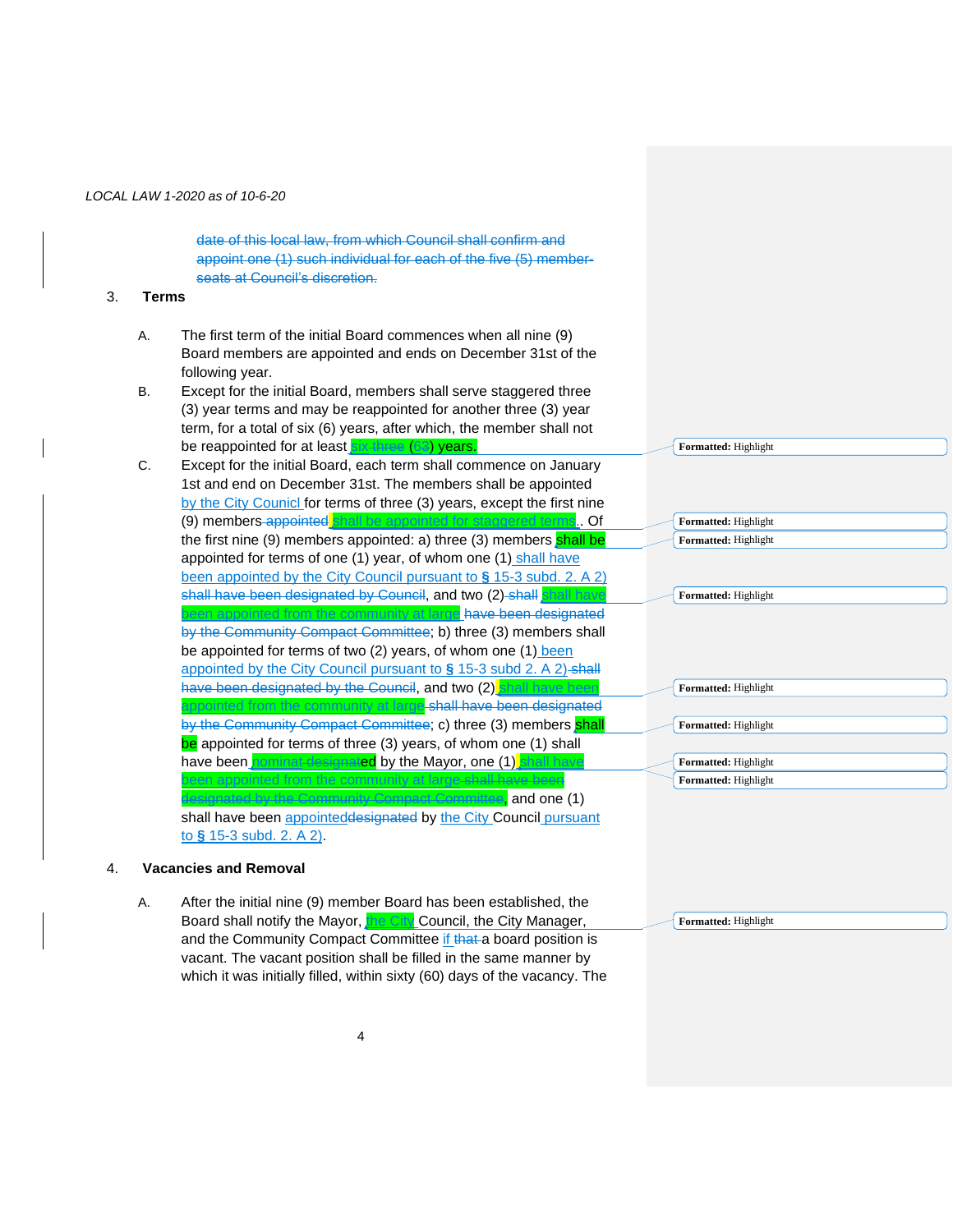B.

Board member appointed shall complete the unexpired term of athe former member whose term has become vacant prior to the expiration thereof.

- B. A Board member seeking public office shall resign their seat at the time they announce their candidacy or file their candidacy petitions, whichever happens first.
- C. Board members who no longer reside in the City shall be notified by the City Clerk that their status as a Board member is terminated effective the date they no longer reside in the City.
- C. **Inadequate** attendance at meetings shall be defined as failure to attend three (3) consecutive board meetings or four (4) meetings in tal during a a one year period, wd. With out good cause as good cause is applied for City Council meetings and absences.

**Formatted:** Highlight

City Council may remove for failure to adhere to PAB policies and/or inadequate attendance at PAB meetings. A. The Board may request that Council remove a Board member for failure to adhere to the policies and/or inadequate attendance at meetings by a two-thirds vote of the entire Board. The Council may remove the member by a majority vote. **Formatted:** Highlight **Formatted:** Font: 12 pt, Not Highlight **Formatted:** Highlight **Formatted:** Normal, Indent: Left: 0.61", Hanging: 0.5", Right: 0.33", Space After: 0.4 pt, Line spacing: Multiple 1.13 li, Outline numbered + Level: 2 + Numbering Style: A, B, C, … + Start at: 1 + Alignment: Left + Aligned at: 1.12" + Indent at: 1.12" **Formatted:** Font: 10 pt, Font color: Accent 2, Highlight **Formatted:** Indent: Left: 1.12", No bullets or numbering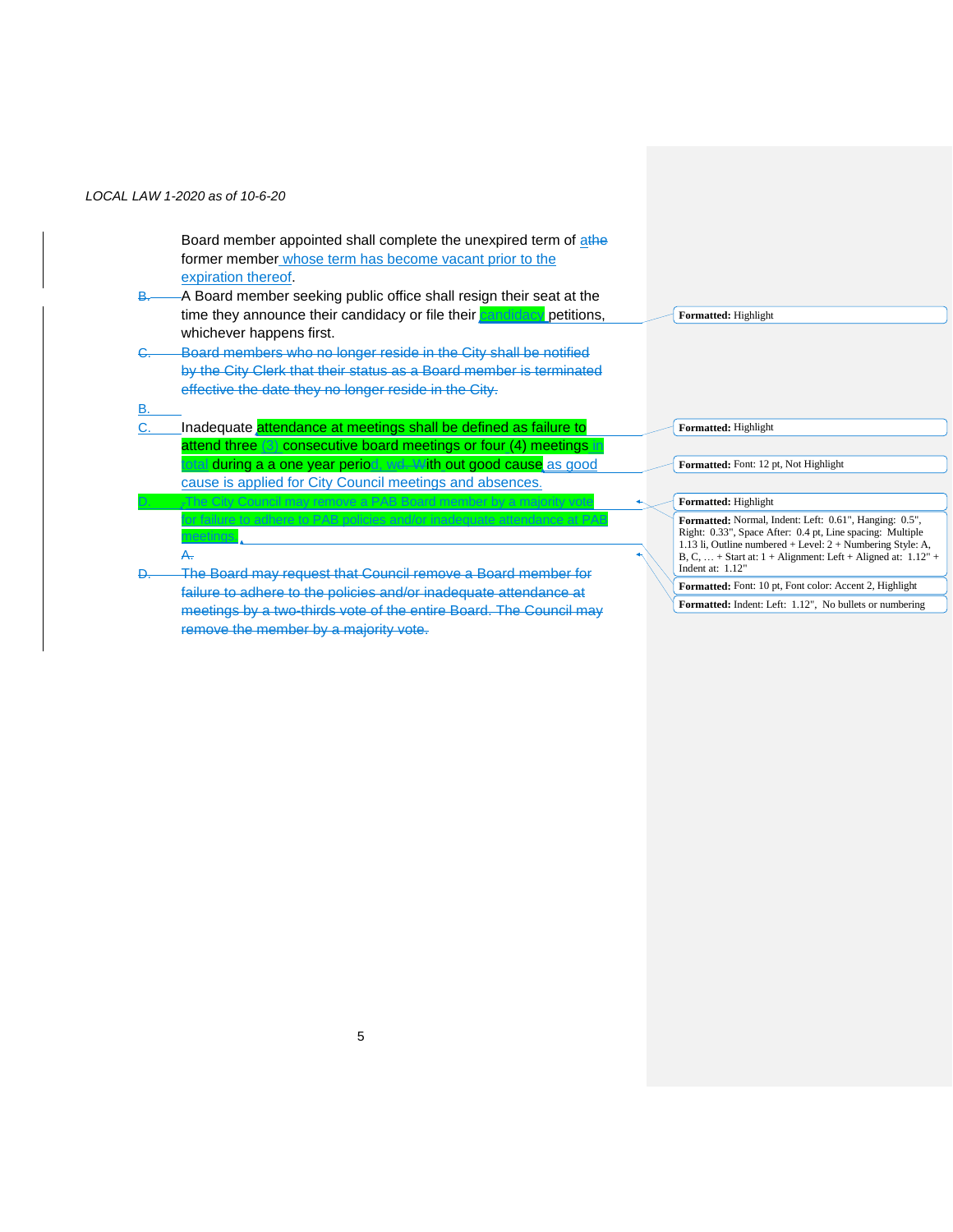# **§ 15-4. PAB Member Responsibilities**

PAB members shall:

- 1. Conduct themselves at all times in a manner that will maintain public confidence in the fairness, impartiality, and integrity of the PAB.
- 2. Obey all laws and ordinances of the City.
- 3. Obey all laws protecting individual rights to privacy and confidentiality of records.
- 4. Recuse themselves from participating in the review of any complaint in which they have a personal, professional, or financial conflict of interest.

4.5. Avoid ex parte discussion of any matter that comes before the PAB.

1.

# **§ 15- 5 Conflicts of Interest**

No Board Member shall have any interest, financial or otherwise, direct or indirect, or engage in any business or transaction or professional activity or incur any obligation of any nature, which is in substantial conflict with the proper discharge of their duties in the public interest. Any conflict of interest prohibited by Article 18 of the General-Municipal Law or by the City of Geneva Code of Ethics shall disqualify a member. Board members may not represent a complainant or a GPD Officer before the Board.

4.2. If a Board member has any personal, business or other financial relationship with a party to or a witness in a matter before the Board, the member shall disclose the situation to the Chairperson and shall recuse themselves from deliberations or action in connection with that case.

# **§ 15-6. PAB Training, Procedures, Recommendations and Reports, and Outreach.**

1. **Training.** The PAB shall seek and participate in a broad and independent range of training necessary to pursue the duties and responsibilities of the PAB as approved and funded by the City.

Training resources will be recommended by the City Manager jon consultation with the PAB. Such Training resources may include individuals and organizations such as law enforcement entities, attorneys, and any national, state, or local resources with expertise and experience in civilian complaints, investigation, police policies, auditing/monitoring, and other appropriate skills

**Formatted:** Highlight

**Formatted:** Font: 12 pt

**Formatted:** Font: 12 pt

**Formatted:** Indent: Left: 0.25", Hanging: 0.31", Right: 0", Space After: 8.85 pt, Line spacing: Multiple 1.11 li, Tab stops: Not at 0.25"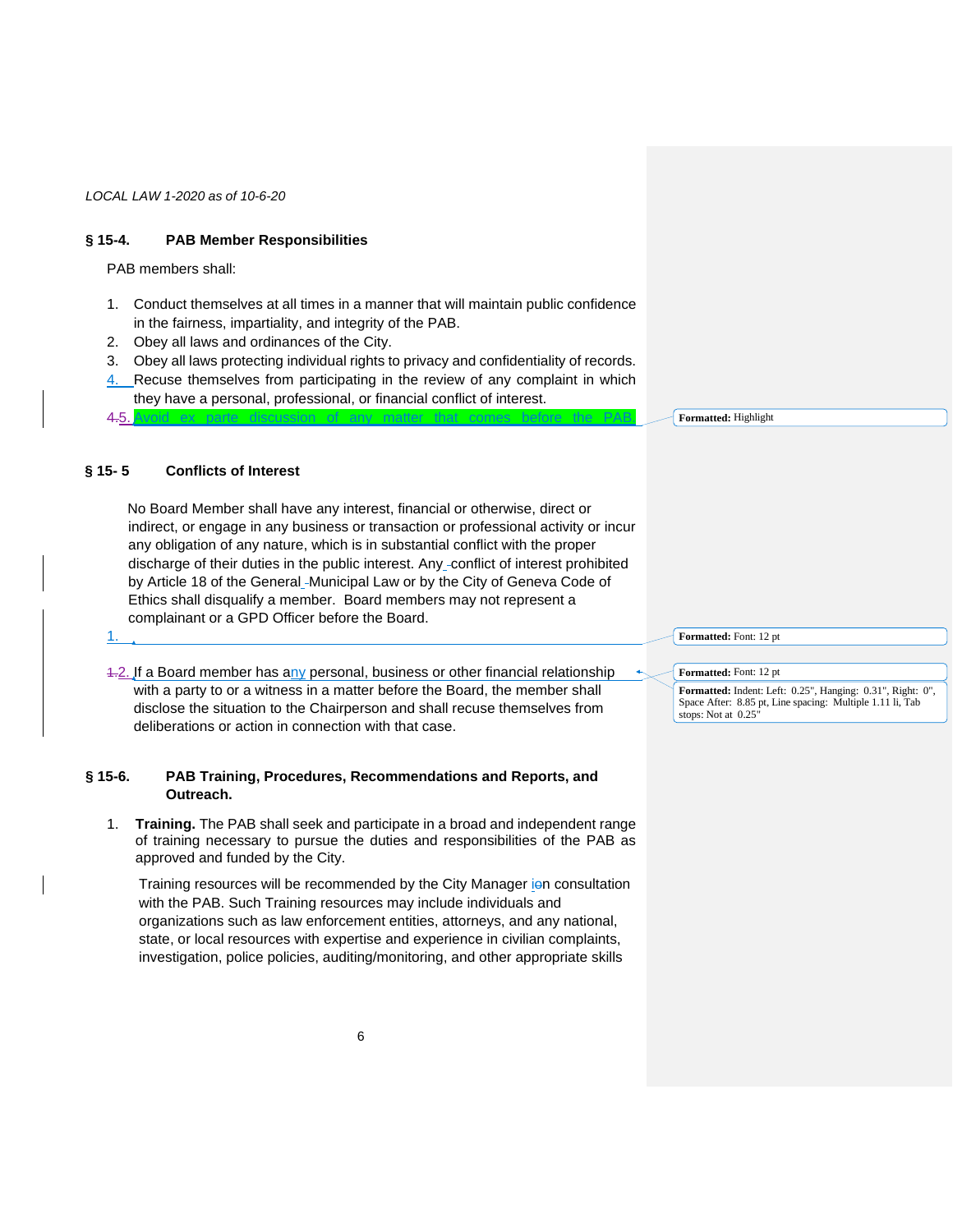and knowledge. The PAB and staff orientation and ongoing training and orientation may include but not be limited to, the following subjects:

- A. Ffederal, setate, and llocal llaw and regulations relevant to law enforcement operations, investigation of police misconduct, and discipline of law enforcement officers.
- A.B. Racial Profiling;
- C. Implicit bias;
- B.D. Aand anti-racism;
- G.E. Gender identity and sexuality;
- D.F. Disability rights, including but not limited to physical disabilities, intellectual and developmental disabilities, psychiatric disabilities and traumatic brain injuries;
- E.G. Classism, poverty and homelessness;
- F.H. T<sup>trauma-informed policing and crisis intervention, including GPD</sup> Officer well-being;
- G.I. Ppatterns, practices, policies, and procedures of the GPD;
- H.J. Deliscipline and remediation, education-based discipline, early warning systems, processes of arbitration/grievances;
- GPD "ride--alongs"; and
- $H.$   $H.$   $H.$   $\rightarrow$  Aaccess to GPD training procedures and manuals.
- **2. All PAB members are required to attend the Citizen's Police Academy and other training identified by the City Manager within the first six months of their appointment and prior to assumption of their duties.**

# **2.3. PAB Procedures.**

- A. The PAB shall have the authority to decide its rules of operation and its manner of transacting business, subject to City Council Review and approval, federal, state, and local laws, and to the rules set forth in B, C, D, E and F below.
- B. The PAB shall hold regular monthly business meetings.
- C. Five members of the PAB shall constitute a quorum. A quorum must be present to conduct business. Five votes shall be required for any action by the PAB.
- D. The PAB shall hold its initial meeting within  $sixty$  (60) days after the initial appointments are made. At its initial meeting, the PAB shall select a chairperson and a vice-chairperson and fix the time and place for its regularly scheduled meetings.

**Formatted:** Font: 12 pt, Bold

**Formatted:** Normal, No bullets or numbering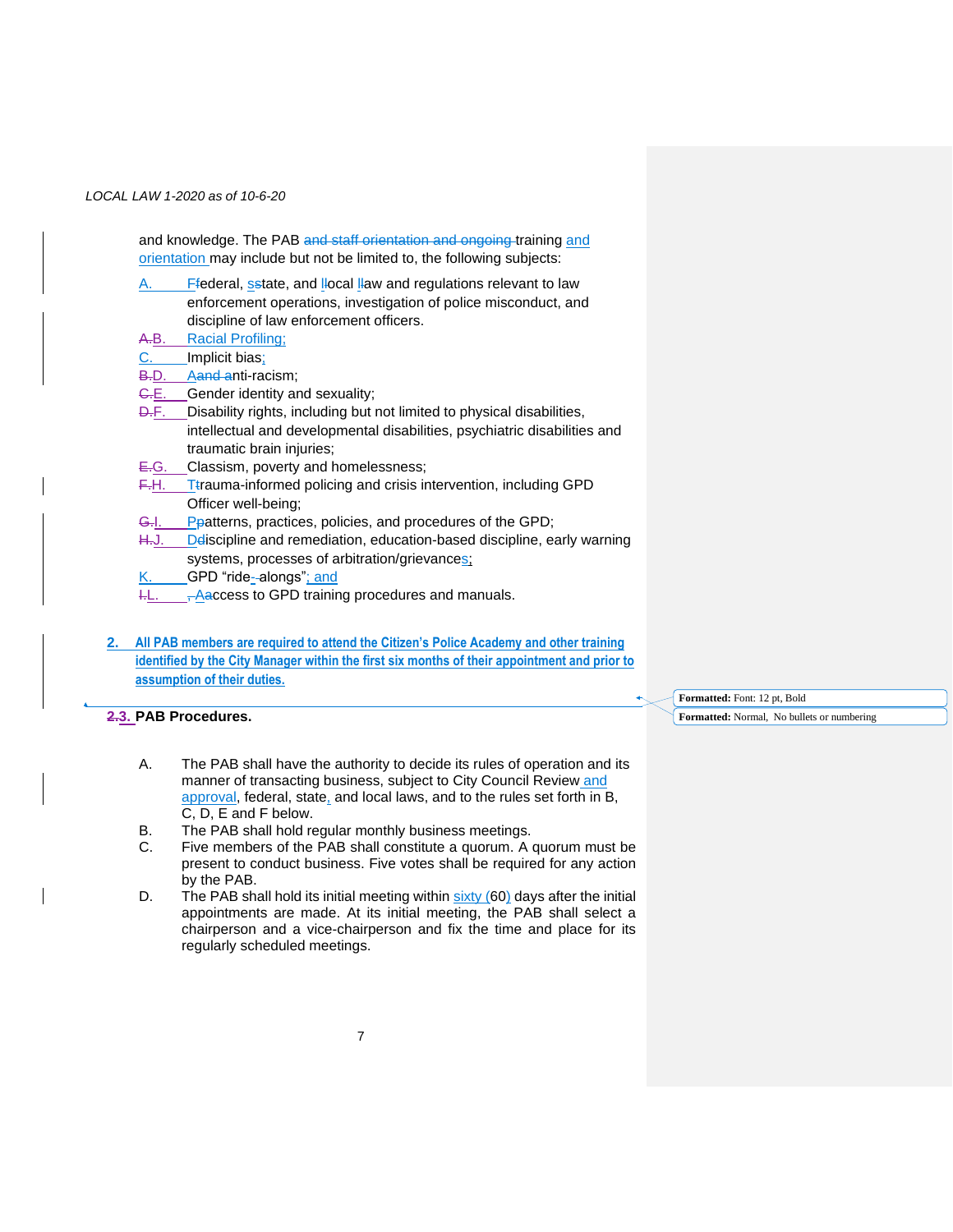- E. The PAB shall hold an annual meeting in January of each year to select a chairperson and a vice-chairperson, and conduct such other business as may be required.
- F. The PAB may conduct both public and closed meetings as allowed or required by the New York State Public Officers Law, Article 7, known as the "Open Meetings Law."

## 3. **PAB Recommendations and Reports.**

- A. The PAB shall file annual reports with the City Council, the City Manager and the Police Chief which contain statistics and summaries of citizen complaints, including a comparison of the PAB's findings with the final determination of the GPDCity of Geneva Police Department.
- B. The PAB may make recommendations to the City Council and the Police Department regarding law enforcement, crime, crime prevention, and improved relations between the GPD with the community.
- B. The PAB's first annual report shall be filed within twelve (12) months of its initial meeting, and subsequent annual reports shall be filed every twelve (12) months thereafter C. .

# End 10-6-20 review

**Formatted:** Font: 12 pt

**Formatted:** Font: 12 pt

**Formatted:** Normal, No bullets or numbering **Formatted:** Font: 20 pt

# **§ 15-7. Initiation of Complaints.**

- 1. Every effort shall be made to simplify the procedure for submitting complaints.
- 2. Complaints may be submitted anonymously.
- 3. Complaints will be received, processed, investigated, and assigned a tracking number, notwithstanding procedural errors.
- 4. Complaints may be submitted directly to the PAB, or referred to the PAB by the Mayor, the Council, any Councilmember, or the Chief.
- 5. Complaints may be submitted by telephone to a number to be publicized, in person by delivery to a member of the PAB, or other persons designated by the PAB, by mail addressed to the PAB,, 47 Castle Street, Geneva, New York 14456, or by email or web form.
- 6. All complaints shall be reduced to writing. If the complainant does not wish to or is unable to do so, the PAB, or the person receiving or referring the complaint shall prepare a summary of the complaint on the complainant's behalf. In such event, the person preparing the summary of the complaint

**Formatted:** Normal, Indent: Left: 0", Space After: 0 pt, Line spacing: Multiple 1.03 li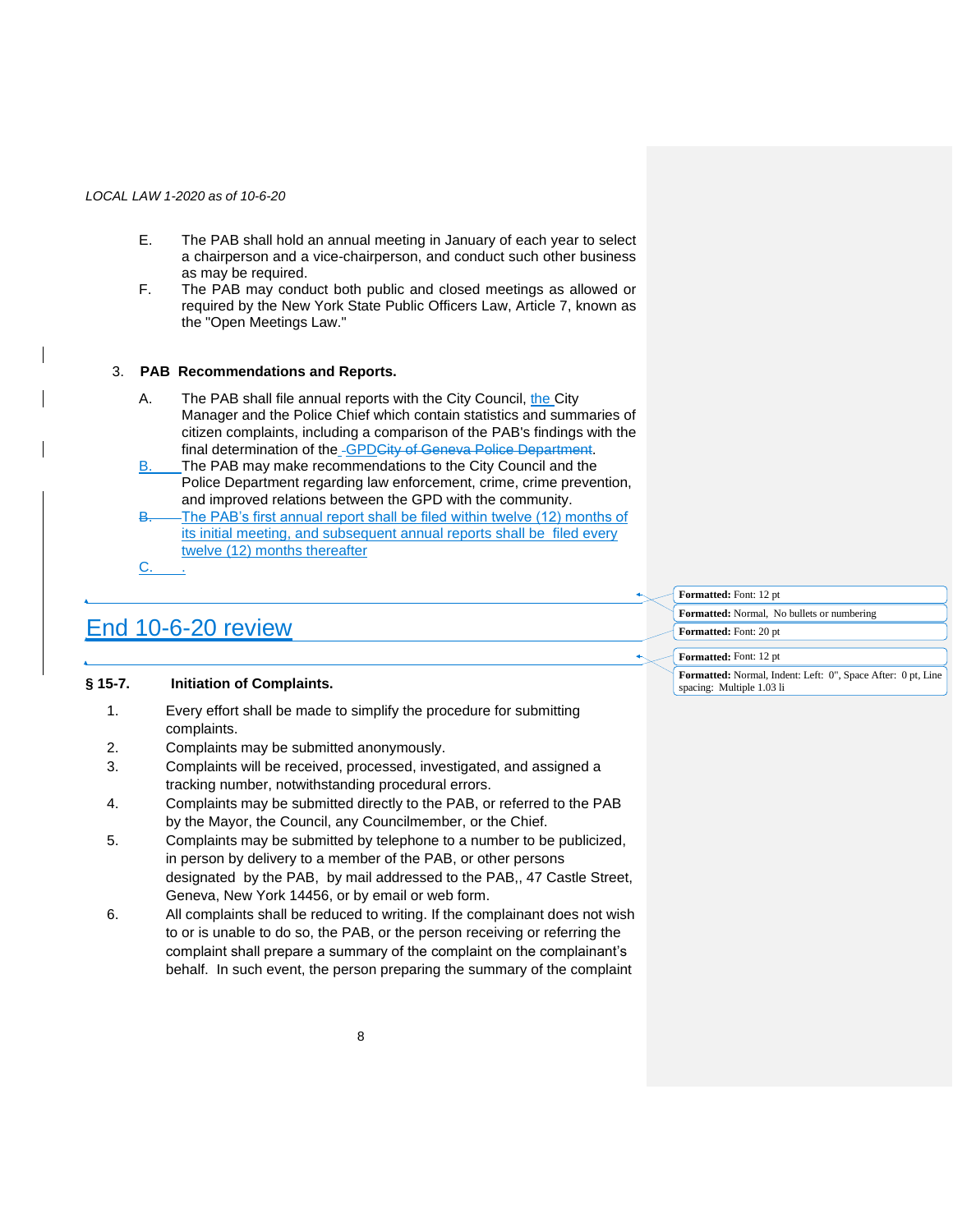shall allow the complainant to read it or have it read it to him or her and shall provide the complainant with a copy.

- 7. Formal PAB review procedures concerning a complaint of misconduct described below will not commence without the complaint having been signed by the complainant or a PAB member.
- 8. Complaints shall be dated stamped on receipt by the PAB, and an acknowledgement shall be provided to the complainant.
- 9. The PAB shall comply with all local, state, and federal confidentiality, privacy and informed consent laws concerning complaints.
- 10. The PAB shall inform complainants of their legal assistance options and the procedure for filing a Notice of Claim against the City pursuant to Article VII of the City Charter.

## **§ 15-8. GPD Procedure for investigating Complaints.**

- 1. Within five (5) days after the PAB receives a complaint, it shall provide a copy, with all documentation, to the Chief who shall immediately commence an investigation. The GPD investigation shall be completed within thirty (30) days of receipt by it. For good cause shown, and on notice to the PAB, the City Manager may grant extensions of the time to complete the GPD investigation. The PAB shall conduct no investigation pending completion of the GPD investigation.
- 2. If the Chief finds that the GPD Officer(s) may have engaged in criminal conduct, he or she shall refer the matter to the Ontario County District Attorney's Office or the New York State Attorney General's Office and request that their office(s) initiate an investigation.
- 3. The Chief shall share with the PAB all evidence considered by the GPD with the findings and determinations of the GPD internal investigation, unless prohibited by law.
- 4. The Chief may suspend an officer pursuant to the Civil Service Law and applicable Collective Bargaining Agreements, pending completion of the procedures set forth in this Chapter.
- 5. Within five (5) days of completion of the GPD investigation, the Chief shall provide a copy to the PAB of the results of the GPD investigation, including all documentation relied on. Notwithstanding any of the above, the Chief's actions shall comply with New York State Civil Service Law, and Collective Bargaining Agreements between the City and the officers.

# **§ 15-9 PAB Procedure for Review of GPD Determinations of Complaints.**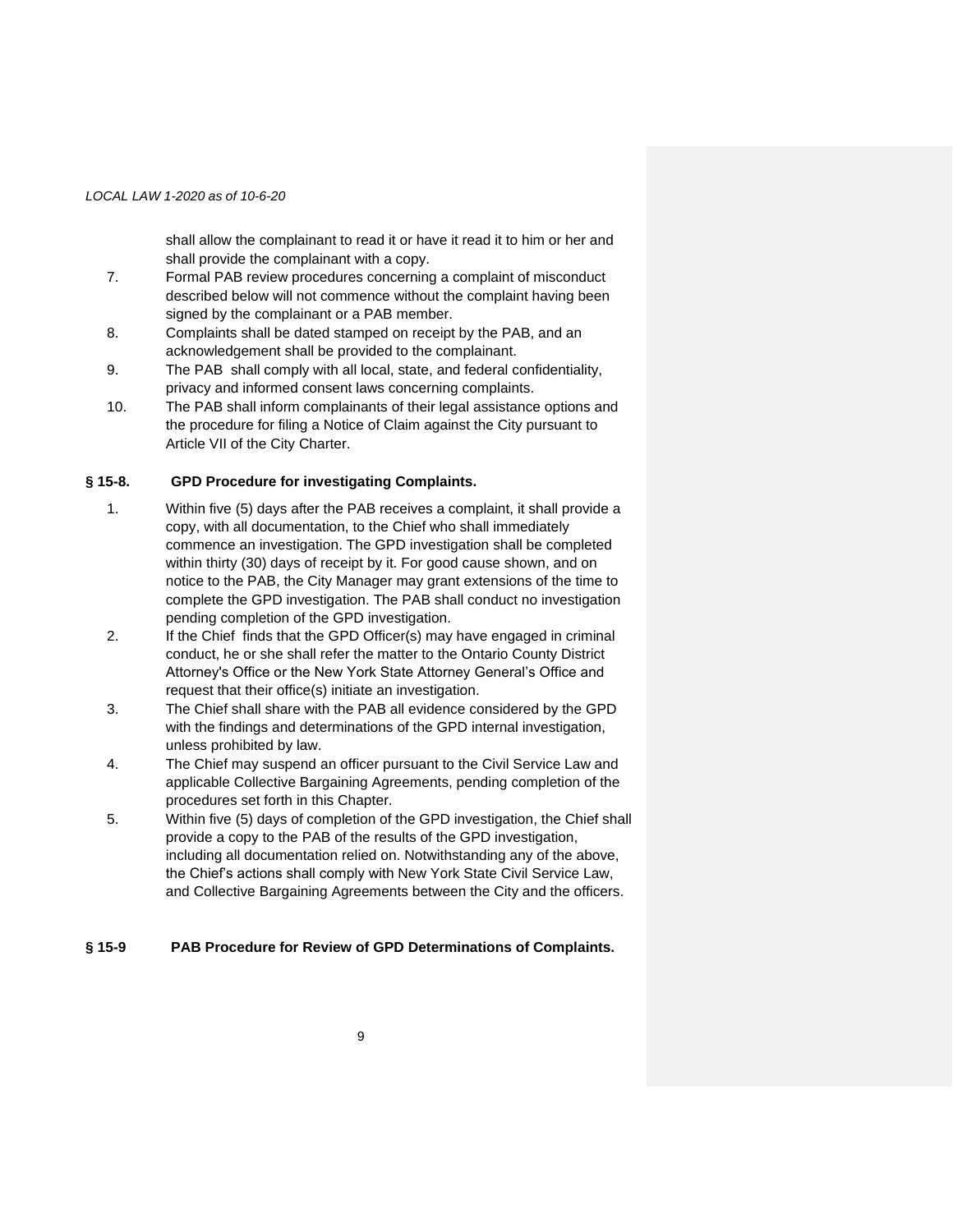- 1. After the PAB receives the Chief's determination referred to in section 15- 8 subd "5", the PAB may, by majority vote, decide to conduct its own supplementary investigation.
- 2. The PAB is empowered to interview complainants, witnesses, and GPD Officers (subject to *Garrity v. New Jersey,* 385 U.S. 493), and gather other relevant evidence.
- 3. In conducting its investigation, the PAB shall avoid, as much as possible, repeating or duplicating the GPD investigation.
- 4. In furtherance of its investigation, the PAB, may, by majority vote, issue subpoenas signed by the chairperson directing witnesses to appear for interviews and evidence to be produced regarding the Complaint. PAB subpoenas are enforceable pursuant to relevant provisions of Article 23 of the New York Civil Practice Law and Rules.
- 5. Interviews of witnesses and GPD officers shall be recorded.
- 6. All due process rights, including the right of any witness to have legal counsel present, shall be respected.
- 7. In deciding whether to subpoena witnesses and documents, the PAB shall consider avoiding unnecessary duplication and cost.
- 8. After its investigation is complete, the PAB shall make a determination regarding the Complaint to the Chief.
- 9. The Chief shall await completion of the PAB investigation, determination and recommendation for discipline, if any, before imposing discipline on an officer, unless the law or exceptional circumstances requires discipline to be imposed earlier. The Chief may consider but is not bound by the PAB recommendation. Notwithstanding any of the above, the Chief's actions shall comply with New York State Civil Service Law, Section 891 of the Unconsolidated Laws of the State of New York and Collective Bargaining Agreements between the City and the officers.

# **§ 15-10. PAB Determinations:**

- 1. After completing its review of the Chief's determination and its own review and investigation, if any, the PAB shall make a determination as follows:
	- A. The Complaint is Sustained: where its review and deliberation disclosed sufficient facts to support the allegations made in the complaint. or
	- B. The Complaint is Not Sustained: where the review fails to disclose sufficient facts to prove or disprove the allegation made in the Complaint.

or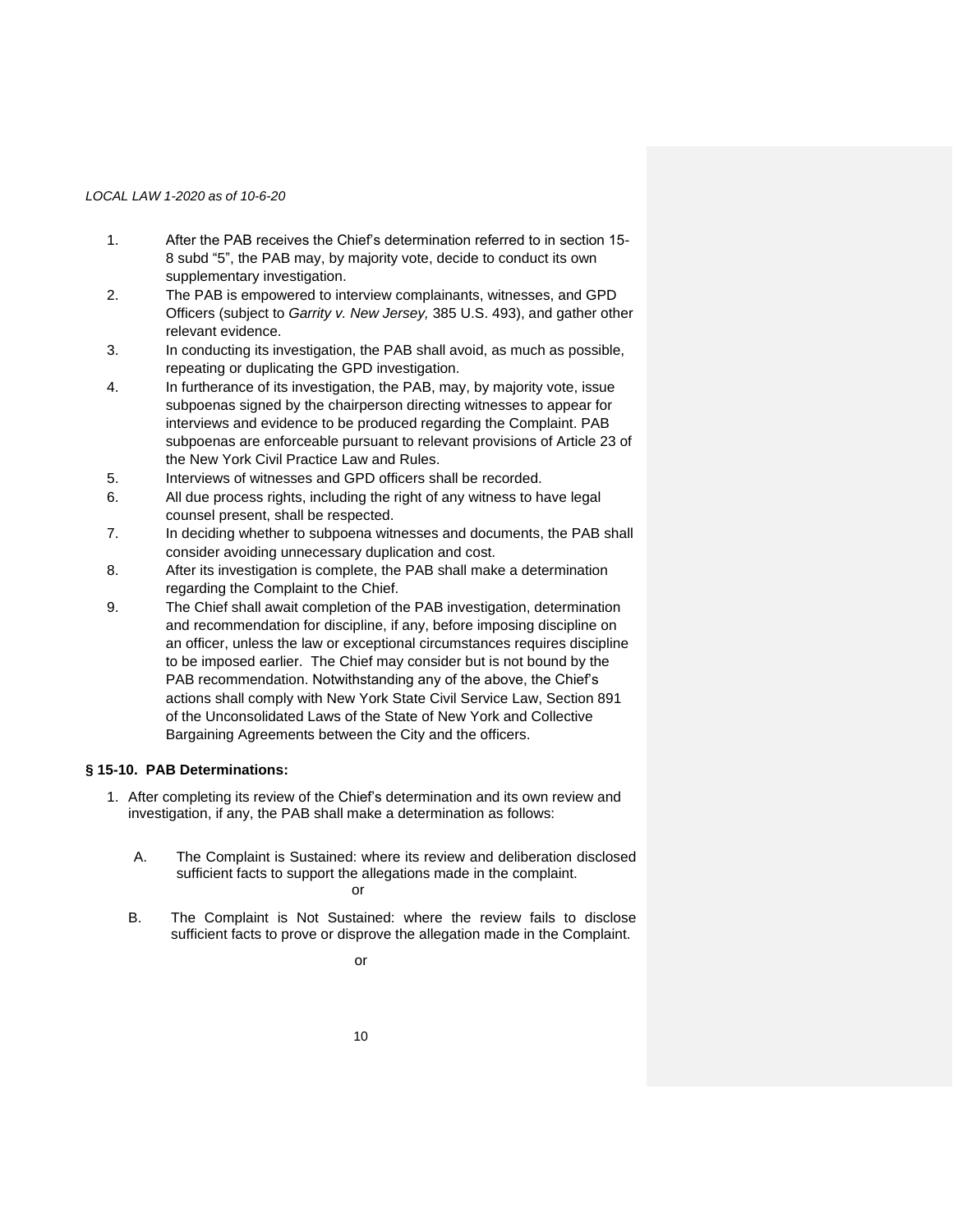C. The Officer(s) is Exonerated: where the acts which provide the basis for the Complaint occurred but the review shows that such acts were proper.

or

D. The Complaint is Unfounded: where the review shows that the act or acts complained of did not occur or were misconstrued.

or

- E. No Finding: where the investigation of the Complaint failed to produce information to continue the investigation; where the investigation revealed that another agency was responsible and the Complaint or Complainant has been referred to that agency; where the Complainant withdrew the complaint; where the Complainant is unable to clarify the Complaint.
- 2. The PAB determination shall be completed within thirty (30) days of receipt of the Chief's determination. Extension of the time to complete the PAB determination may be granted by the City Manager on notice to the Chief and for good cause shown.
- 3. Decisions of the PAB shall be made by a majority vote of the entire Board.
- 4. Deliberations of the PAB shall be confidential and confined to the PAB members and their legal advisor(s).
- 5. The PAB shall issue a Notice of Decision as described in Section § 15-11.

# **§ 15-11. Procedures After PAB Determination Is Made.**

- 1. Complaint determinations made by the PAB will be documented in a Notice of Decision setting forth the findings of fact and reasoning of the PAB. If a PAB member dissents from the majority's decision, the dissenter(s) may provide a written statement of his/her/their findings of fact and reasoning.
- 2. PAB Notice of Decisions shall be provided to all parties with any confidential information redacted pursuant to all local, state, and federal law.
- 3. If the PAB finds that the GPD Officer(s) may have engaged in criminal conduct, it shall refer the matter to the Ontario County District Attorney's Office or the New York State Attorney General's Office and request that their office(s) initiate an investigation.
- 4. The PAB shall notify the complainant and the Chief, in writing within five (5) business days, of the PAB's findings and recommendations. It shall be the responsibility of the Chief to notify the GPD Officer(s) who were the subject(s) of the PAB's findings and decision.
- 5. PAB determinations may include disciplinary recommendations to the Chief, including but not limited to counseling, reprimand, retraining, suspension, demotion, or dismissal.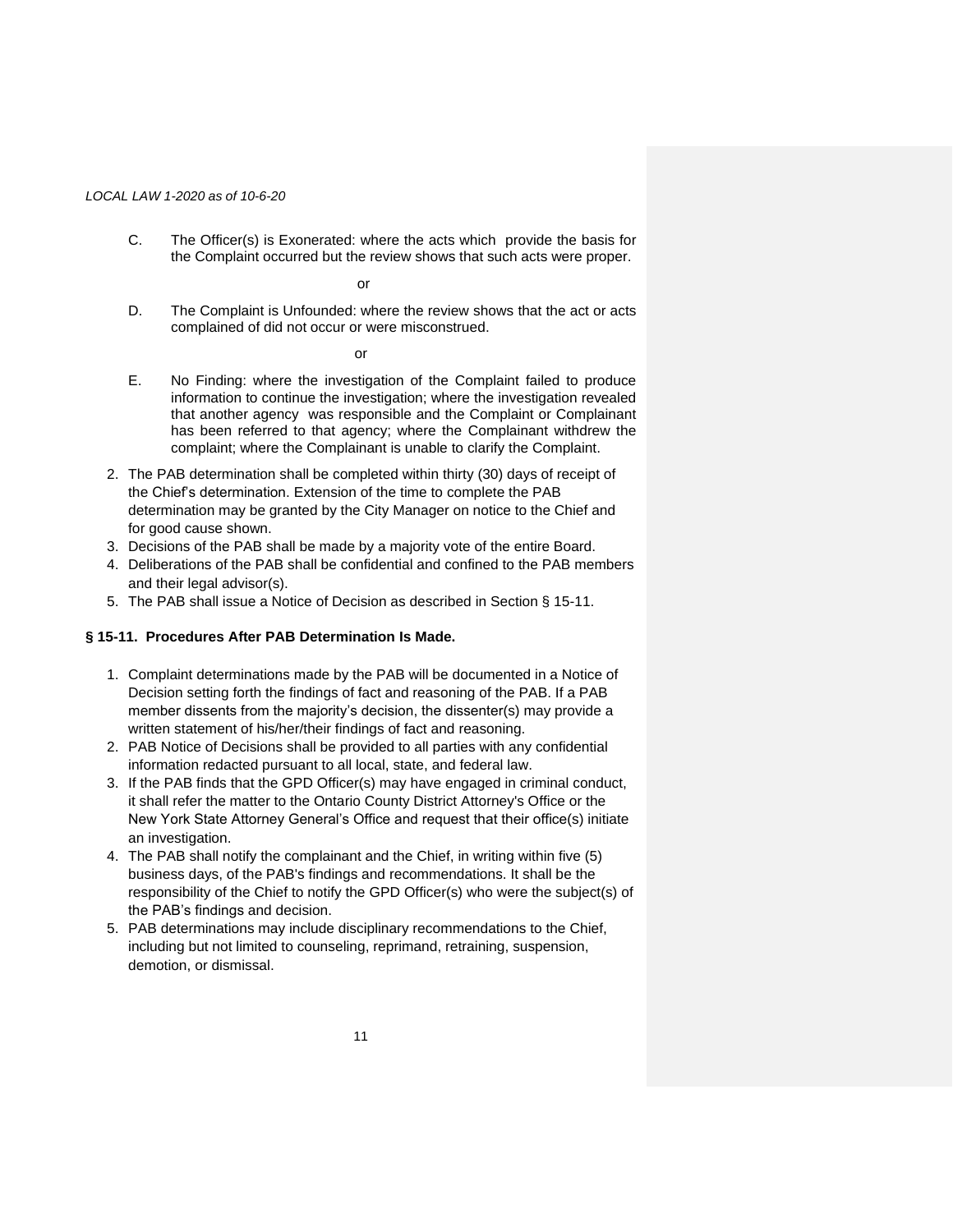- 6. There shall be no appeal from the PAB determination.
- 7. Within ten (10) days of the receipt of a PAB Notice of Decision, the Chief shall make his or her final determination, including regarding disciplinary action, if any.
- 8. The Chief shall provide the PAB with a written explanation of his or her decision to discipline or not discipline any Officer(s) and a description of the discipline imposed, if any, and shall explain why, if said disciplinary action differs from that recommended by the PAB, his or her decision differs from the PAB recommended discipline. Notwithstanding any of the above, the Chief's actions shall comply with New York State Civil Service Law, Section 891 of the Unconsolidated Laws of the State of New York and Collective Bargaining Agreements between the City and the officers.
- 9. Upon provision of the written explanation referred to in subdivision "7" above, the Chief may initiate disciplinary proceedings, if any, pursuant to the City Charter, the Civil Service Law, and applicable Collective Bargaining Agreements.
- 10.The Chief maintains full authority to decide discipline subject to the City Charter, the New York State Civil Service Law, Collective Bargaining Agreements between the City and the officers. The authority of the PAB is at all times limited to an advisory role.

# **§ 15-12. Suspension of proceedings.**

All proceedings on the Complaint by the GPD and the PAB shall be suspended pending completion of an investigation of the circumstances of the Complaint by the Ontario County District Attorney's Office or the New York State Attorney General's Office.

## **§ 15-13. Review of GPD Policies and Procedures**

- 1. At least annually, the PAB shall review and assess GPD policies, procedures, patterns and practices and consider recommending changes with input from the community.
- 2. The PAB may from time to time recommend to the Chief a discipline matrix to be used in disciplining GPD officers. Said recommended matrix shall be sent to the Chief, the City Manager and City Council. The Chief shall consider the recommended matrix subject to New York State Civil Service Law, and Collective Bargaining Agreements between the City and the officers, and shall respond in writing to the PAB, addressing the PAB's recommendations. Any Matrix recommended by the PAB shall be referred to the Collective Bargaining Units for their consideration and approval prior to its use by the Chief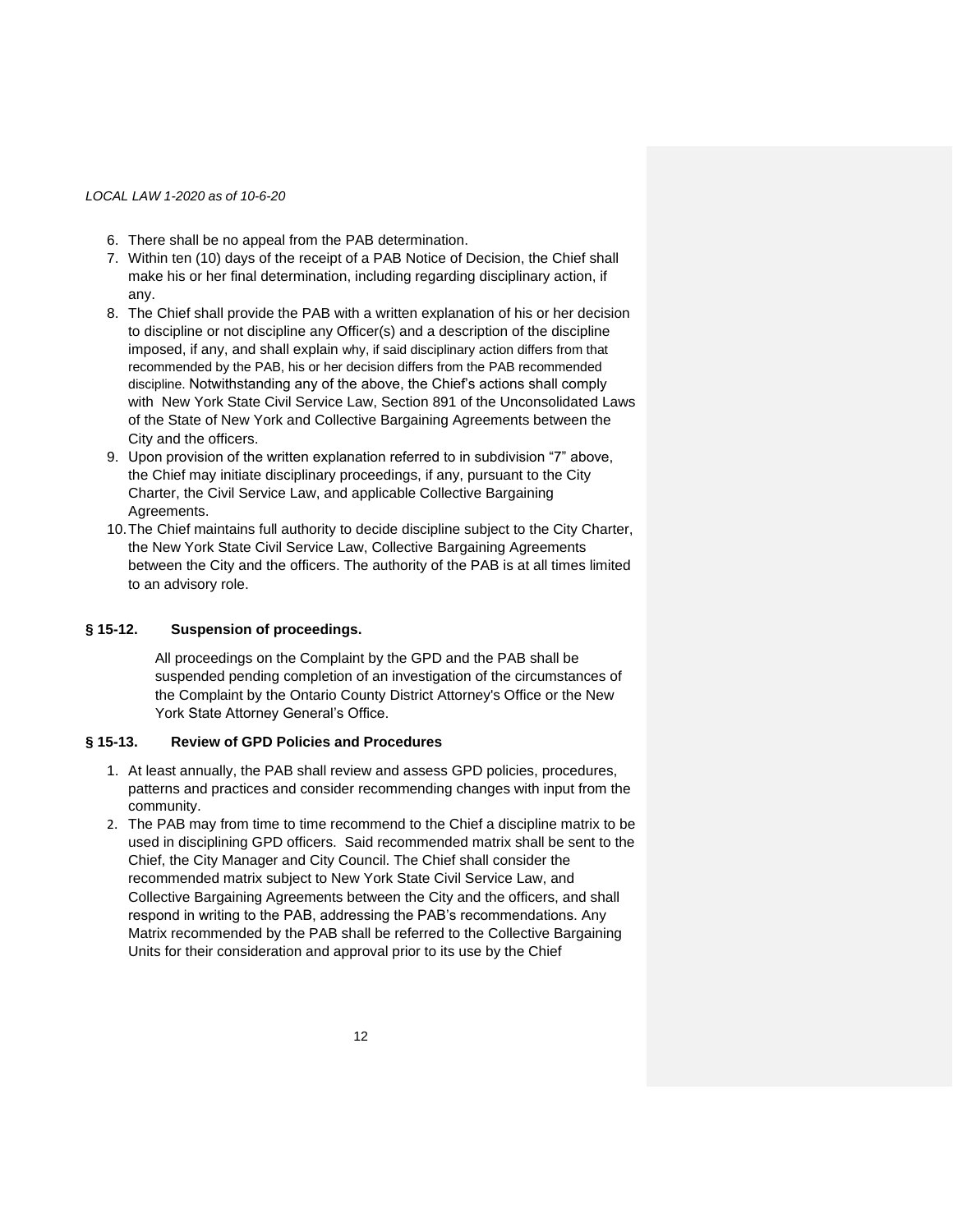- 3. Subject to confidentiality laws and regulations, the PAB shall have regular and unrestricted access to body camera footage in order to review, apart from the public portion of its meeting, the operations of GPD employees for the purpose of reviewing adherence to adopted policies and the development of, or modification to, existing policies or trainings for the improvement and efficacy of the department's operations.
- 4. The PAB shall send its policy recommendations to the Chief, the City Manager, and City Council.
- 5. The PAB's recommendations may address, but are not limited to: conduct and policies exhibiting bias against individuals based on race, gender, sexual orientation, perceived sexual orientation, gender identity, disability and perceived disability; use of force both lethal and non-lethal; de-escalation policies; vehicle and foot pursuits; use of canines; failure to acknowledge and/or accommodate the needs of people with disabilities including but not limited to physical disabilities, intellectual and developmental disabilities, psychiatric disabilities, traumatic brain injuries; and human rights issues.
- 6. Within thirty (30) days of receiving the recommendations, the Chief shall provide the PAB, the Mayor, and Council with a written explanation of why the Chief agrees or disagrees with the policy recommendations.
- 7. The Chief shall provide a timeline to the PAB indicating implementation of each recommendation or an explanation of the determinations not to implement said recommendation.
- 8. The PAB may make public whether its recommended policy recommendation(s) and/or matrix(s) have been implemented.

# **§ 15-15. Public Reporting.**

- 1. The PAB shall publish monthly data on the receipt and dispositions of complaints.
- 2. All Complaints shall be issued a public tracking number, which shall be included in the annual report.
- 3. The PAB shall provide an annual report to the City Council, made available to the general public on the City's website, documenting:
	- A. The total number and type of complaints and the Wards in which they occurred;
	- B. The public tracking number of each complaint;
	- C. Detailed information that is legally available to the PAB, not subject to privilege or privacy protection, including the number of previous complaints against the GPD Officer(s) named therein within ten (10) years of the incident and whether or not those complaints were sustained; the PAB shall comply with local, state, and federal law and redact any information that may not be disclosed publicly;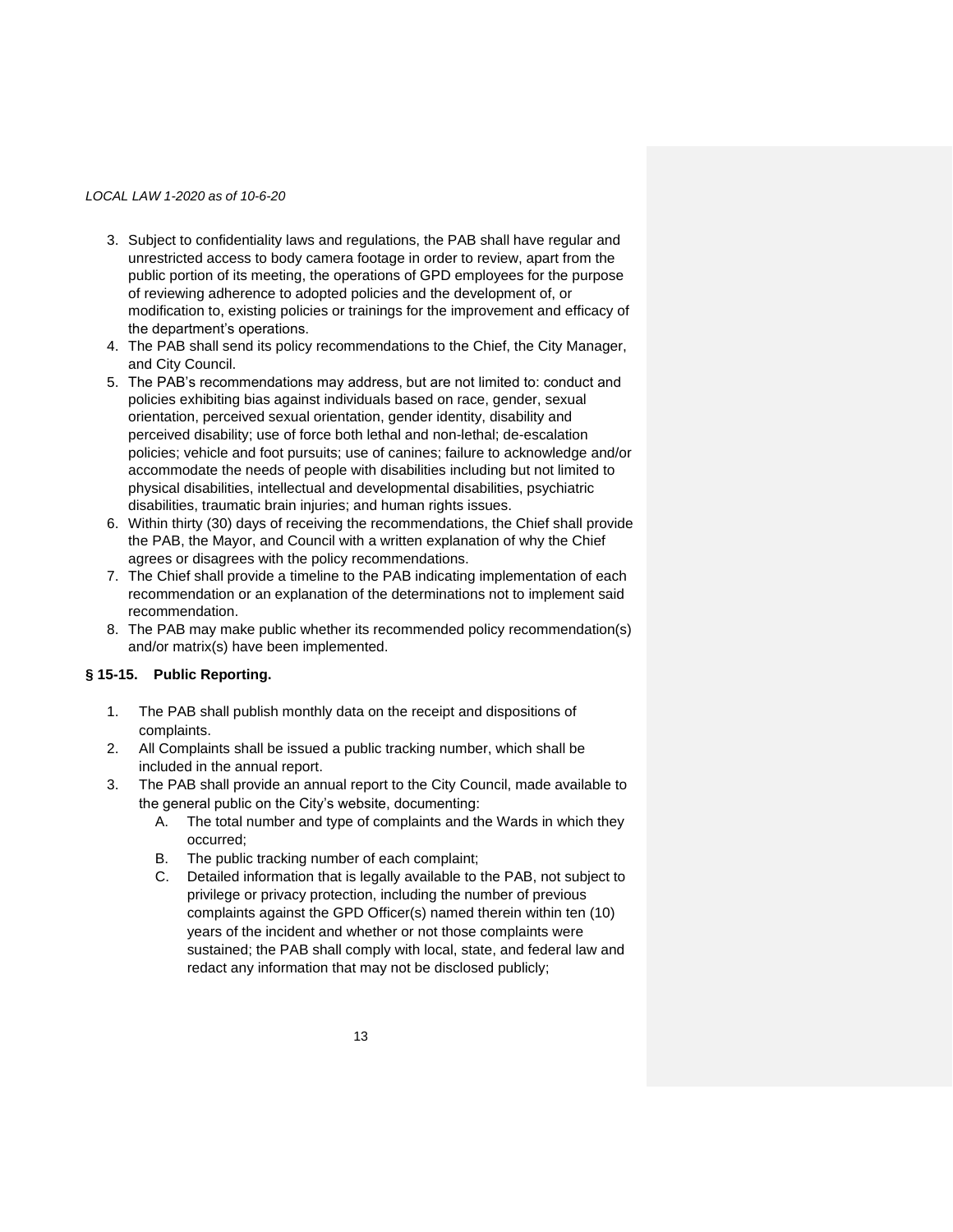- D. The number of times and the types of use of force used per complaint and the total number of times and types of use of force used, the number of times pepper spray was deployed, the number of times and types of pain compliance tactics used, the number of times and types of use where a Taser was deployed;
- E. In the event that a GPD Officer uses his/her firearm, the report shall include:

i.) the type of weapon used (firearm, brand, type); ii.) the number of shots fired; iii.) the range from which the firearm was fired; iv.) injuries sustained by the complainants or GPD Officer(s), and/or any bystanders or animals; v.) any medical care provided and what type; and vi.) whether the person or animal was killed;

- F. The number of cases where the PAB's disciplinary recommendation was enforced by the Chief and the sanctions imposed by the Chief;
- G. The number of cases where the Chief rejected the PAB's disciplinary recommendation;
- H. The number of cases reviewed by the PAB; the number of complainants contacting the PAB but not following through with the complaint; the length of time each case was pending before the PAB; and, the number of complainants who filed a notice of claim against the City while their complaint was being considered by the PAB.
- I. The PAB's recommendations related to changes in GPD patterns, practices, policies, and procedures;
- J. Whether the prior year's recommended changes have been implemented; and ,
- K. A summary of complainant and public survey data with an assessment of if, and, how GPD policies should change to accommodate concerns.

# **§ 15-16. Legal Representation.**

- 1. The City Attorney shall advise and represent the PAB as it would other City Departments and Boards in accordance with its duties under Section 7.5 of the City Charter.
- 2. If a conflict of interest arises regarding representation of the PAB by the City Attorney, it may request assignment of special counsel to advise and represent it.

# **§ 15-17 Retaliation Prohibited**